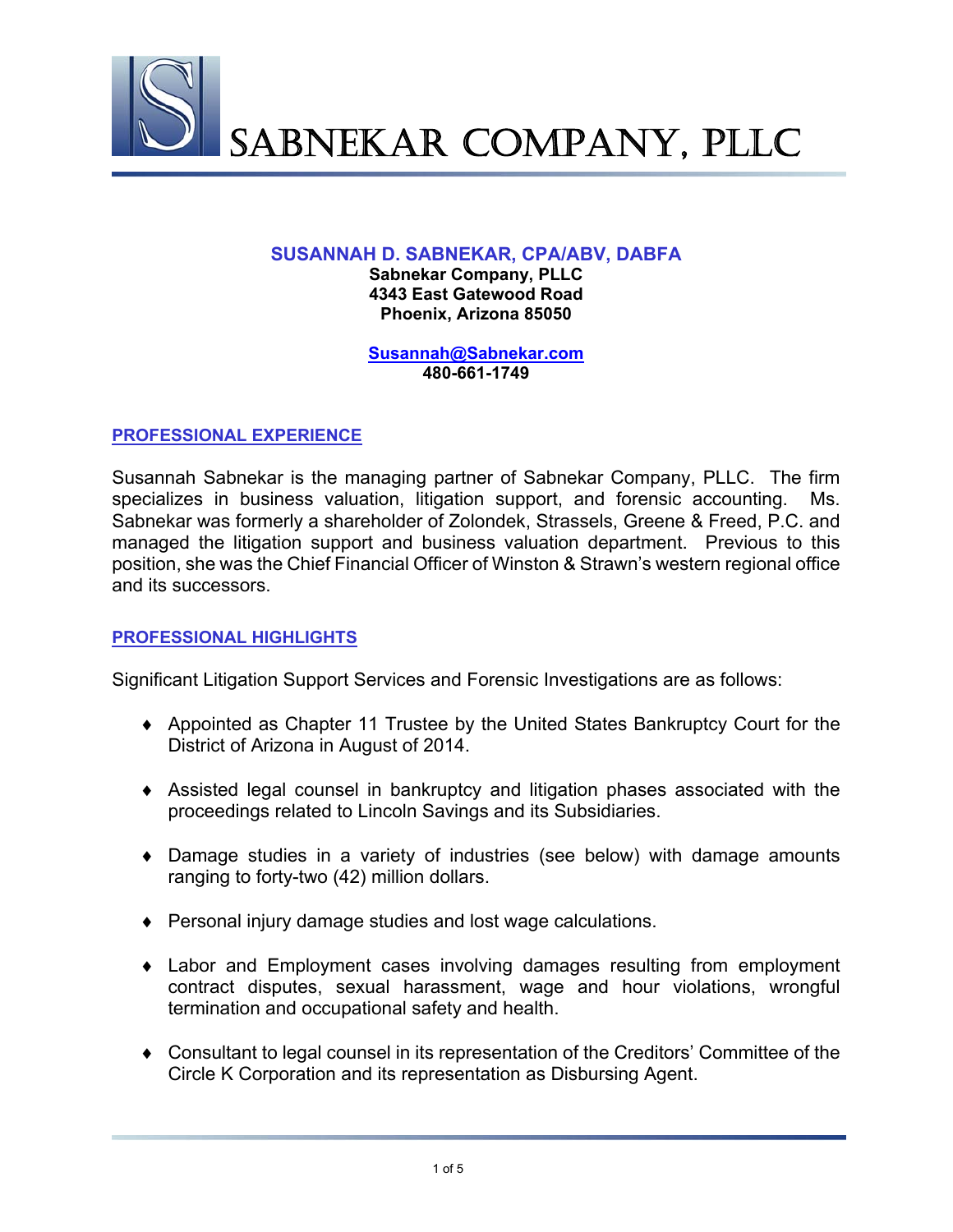

- ◆ Court appointed receiver and forensic accountant.
- Consultant in cases involving administrative, regulatory, and public law utility matters.
- Consultant to businesses in reorganization and workout stages.
- Consultant in several high profile matrimonial and business dissolutions.
- Consultant to legal counsel in its defense of public companies before the SEC.
- Business valuation services with values ranging to \$95 million. Services have been performed in numerous matrimonial and business related disputes, in connection with estate planning, ESOP's, gifting and entity conversions, and for establishing value in connection with an anticipated sale or buy-out.

Business valuation services and damage calculations have been performed in the following industries:

- Agricultural entities, including: cotton, olive, orange, and cantaloupe
- Dairy production and distribution
- General and specialized construction contracting entities, such as: drywall, stucco, framers, window and door and plaster
- Internet-based enterprises within the nutraceutical, marketing, and software industry
- Manufacturing and distribution entities in a variety of industries
- Medical practitioners/practices, including: chiropractors, urologists, cardiologists, general practitioners, optometrists, orthopedic surgeons, pediatricians, imaging centers, laboratories, surgical centers, and urgent care facilities.
- Medical supply companies
- Metal processing and recycling services
- Professional service firms, including: law, accounting, and engineering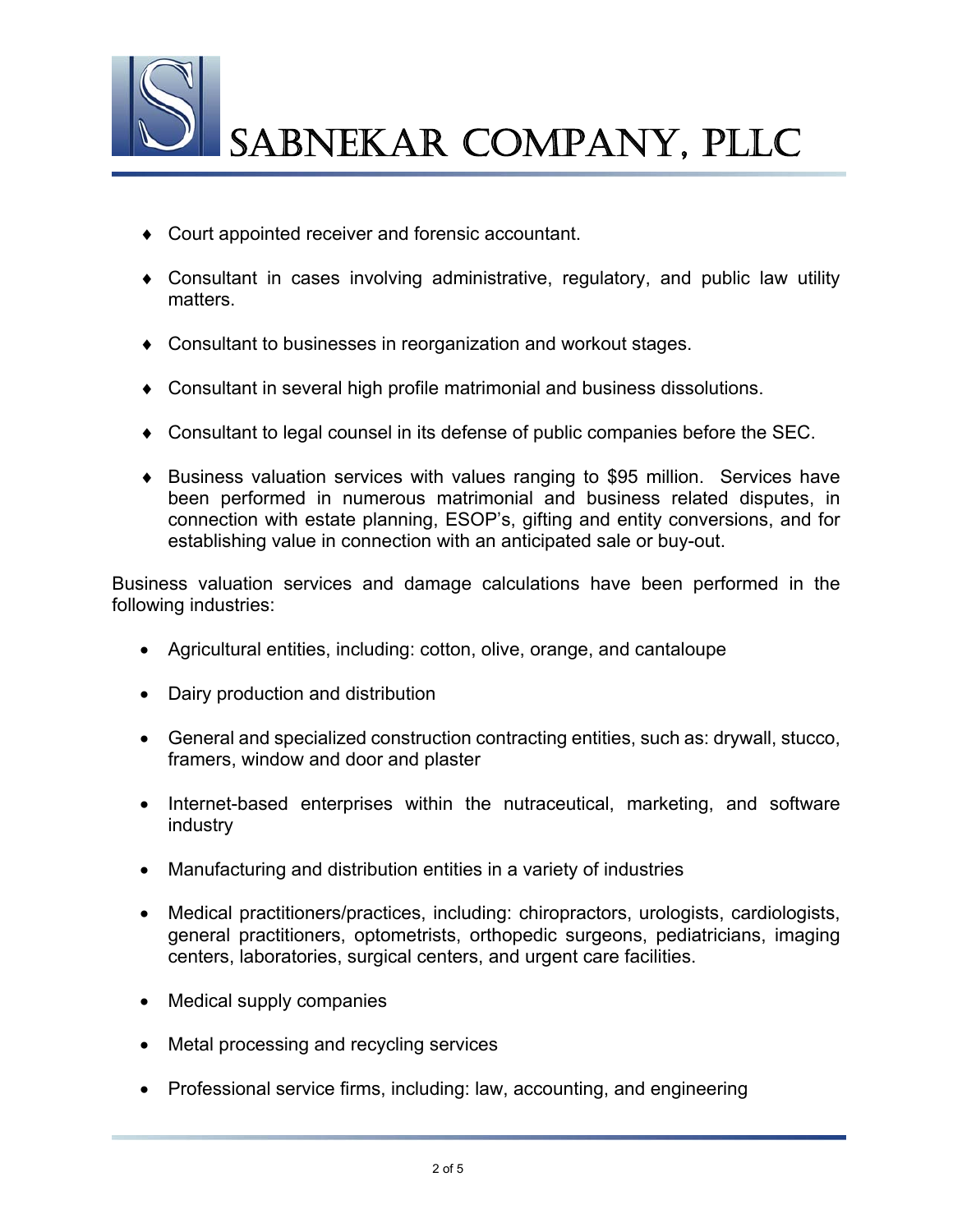

- Real estate enterprises
- Restaurant establishments
- Retail entities
- Specialty products

# **EDUCATION**

- BS, Accounting – Arizona State University, 1991

# **PROFESSIONAL DESIGNATIONS**

Certified Public Accountant – Arizona - 1991 Diplomat of the American Board of Forensic Accountants (DABFA) - 1997 Accredited Business Valuator (ABV), American Society of CPAs - 2001

## **PROFESSIONAL ORGANIZATION MEMBERSHIPS**

American Institute of Certified Public Accountants Arizona Dispute Resolution Association Arizona Society of Certified Public Accountants

## **PRESENTATIONS AND LECTURES**

"Accounting Basics for Attorneys." National Business Institute. Phoenix, Arizona. June 18, 2013.

Family Law Trial Advocacy, Mock Trial, Maricopa County Bar Association, Phoenix, Arizona. June 28, 2011.

"Accounting Basics for Attorneys." National Business Institute. Phoenix, Arizona. May 19, 2011.

"Accounting and Business Valuation 101 for Attorneys." National Business Institute. Phoenix, Arizona. October 1, 2010.

"Family Law from A-Z." National Business Institute. Phoenix, Arizona. February 11, 2010.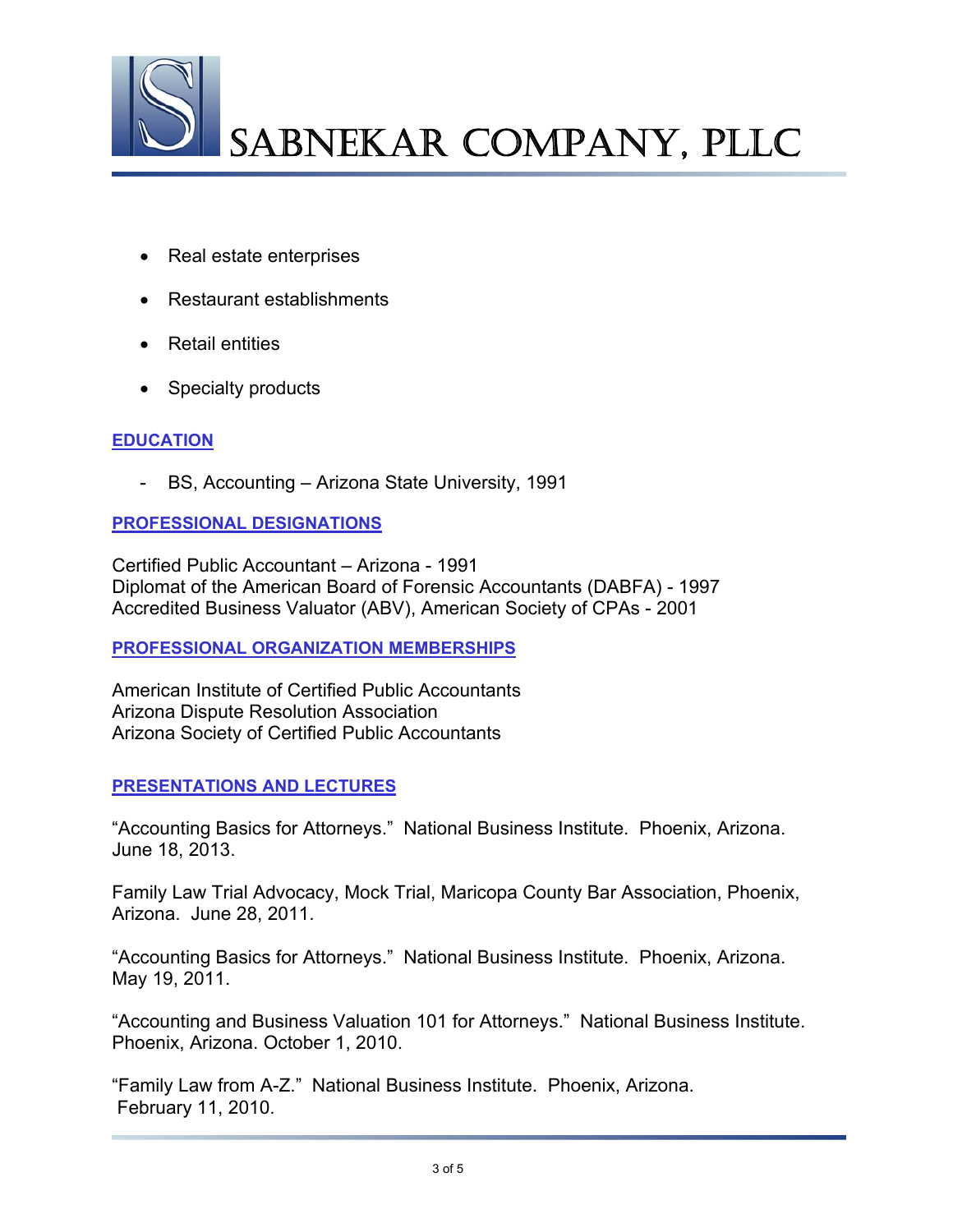

"Closing the Deal". State Bar of Arizona, CLE by the Sea local presentation, April 20, 2007

"Financial Statement Analysis for the Non-Financial Advisor." National Business Institute. Phoenix, Arizona. October 26, 2006.

"The Lawyer's Odyssey to Closing the Deal… *and Beyond!"* State Bar of Arizona, CLE by the Sea, July 12 through 15, 2006.

"Complex Financial Issues in Divorce". National Business Institute. Phoenix, Arizona, March 28, 2006.

"Ounce of Prevention, Pound of Cure: Critical Financial Mistakes Made in Divorce in Arizona." National Business Institute. Phoenix, Arizona. November 10, 2005.

- "The Top Ten Issues in Business Valuation." MCBA Family Law Section. Phoenix, Arizona. March 2, 2005.
- "Advanced Concepts in Divorce Planning and Tax Considerations." National Business Institute. Phoenix, Arizona. June 2004.

"Business Valuation under Review." CPA/Law Forum. Phoenix, Arizona. March 2001.

 "Equitable Distribution in Divorce Settlements in Arizona: Valuation, Tax and Other Issues." National Business Institute. Phoenix, Arizona. June 2003.

"Financial Issues in Valuation – More Enron's?" Quarles & Brady, Phoenix. March 2002.

- "Handling Arizona Divorce Cases from Start to Finish." National Business Institute. Phoenix, Arizona. June 2002.
- "Punitive Damages How and Why." Zolondek Strassel, Green & Freed, Phoenix. January 2002.

## **PUBLICATIONS**

"Combining Commonly Owned Companies for Valuation Purposes." Shannon Pratt's BV Q&A Update September 2005.

"Site Inspection." Shannon Pratt's BV Q&A Update July 2005.